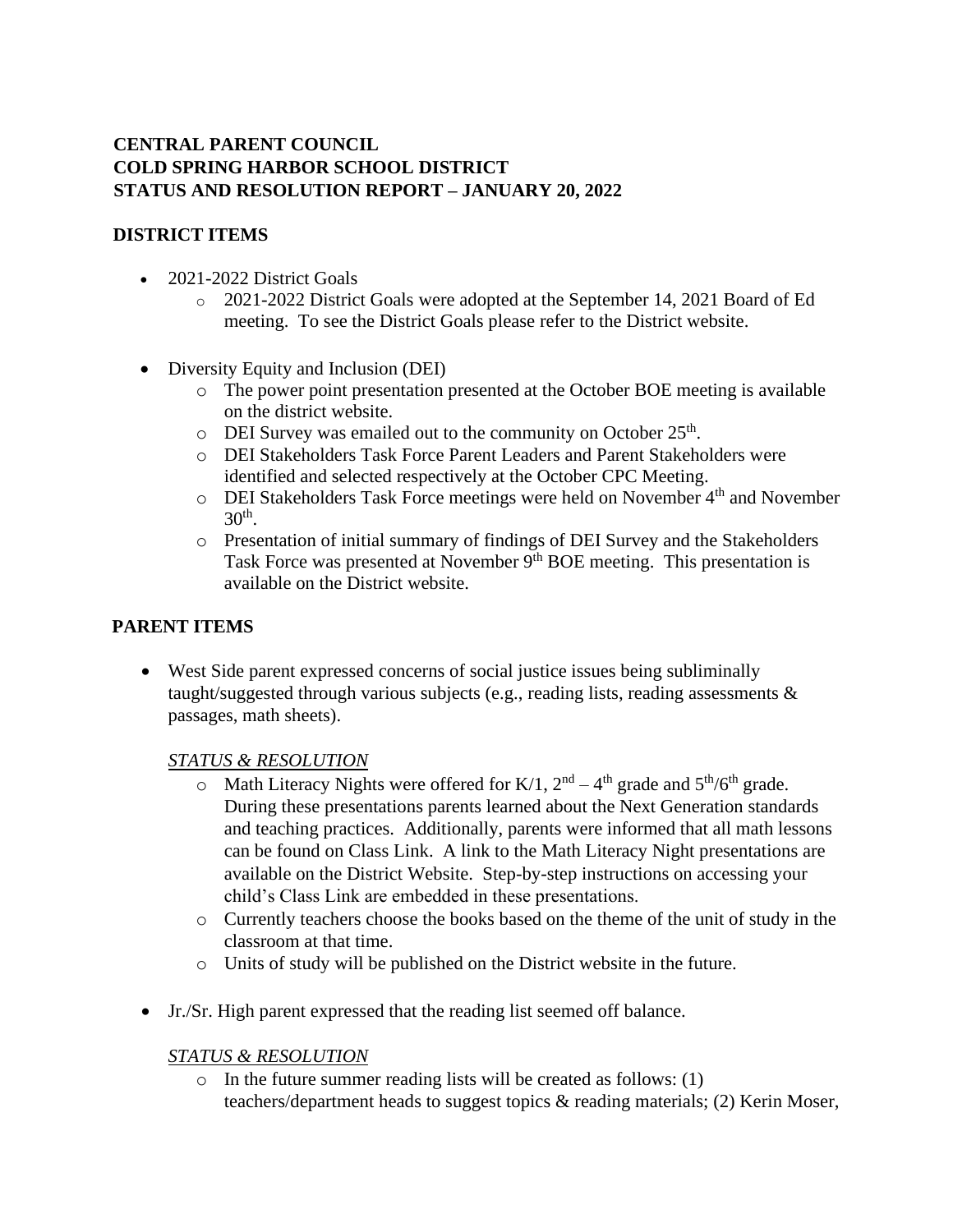Director of Humanities to review and confirm; and (3) Ms. LaGatutta to review and finalize before being published. There will be more balance of male to female authors, varied topics of interest and books that will promote a love of reading.

• Jr./Sr. High Parent expressed that their child was not prepared prior to entering the Junior High. Students received vocabulary workbooks in the secondary school that they were unprepared to use and the vocabulary curriculum from the elementary schools was inadequate.

#### *STATUS & RESOLUTION*

- o Ms. LaGatutta explained that Teachers College is being used in the classroom for vocabulary. Students learn vocabulary in a more meaningful manner through their reading. Vocabulary is being recorded in writer's notebook.
- o Ms. Gierasch acknowledged that through tours of the classroom and conversations with the Jr./Sr. High teachers they are aware that students are coming to the secondary school with limited study skills as a result of the pandemic. Administration will work with Mr. Danbusky to offer a future course on study skills for grades 7-12 to build up these lost skills as a result of the pandemic.
- o Ms. Gierasch also suggested that Administration would like to continue offering future opportunities for parents to hear from teachers and administrators about specific topics that might interest them, similar to a Parent University.
- o Administration is currently working with the school Principals to provide more transparency with respect to what is coming up in the next unit of study.
- Educational Concerns: several West Side School parents expressed concerns covering a wide spectrum of topics as bulleted below:
	- o Provide list of required reading and/or books read in the classroom prior to the start of school.
	- o Papers are not being marked up and returned.
	- o Classroom work and homework is being assigned but not reviewed or looked at
	- o Google Slides are being used for Science projects instead of putting together poster boards
	- o Early start (November) of test prep for State Testing in some classes.
	- $\circ$  Lack of homework in 6<sup>th</sup> grade.

#### *STATUS & RESOLUTION:*

- o Ms. Gierasch reiterated that parents need to utilize and move up the Chain of Command, this Chain of Command can be found on the District website.
- o Where specific West Side School students and concerns were mentioned, Administration followed-up with parents subsequent to the November 2021 CPC meeting. Meetings were scheduled with these individuals, Administration and Mrs. Hazut to discuss in further detail and are being addressed.